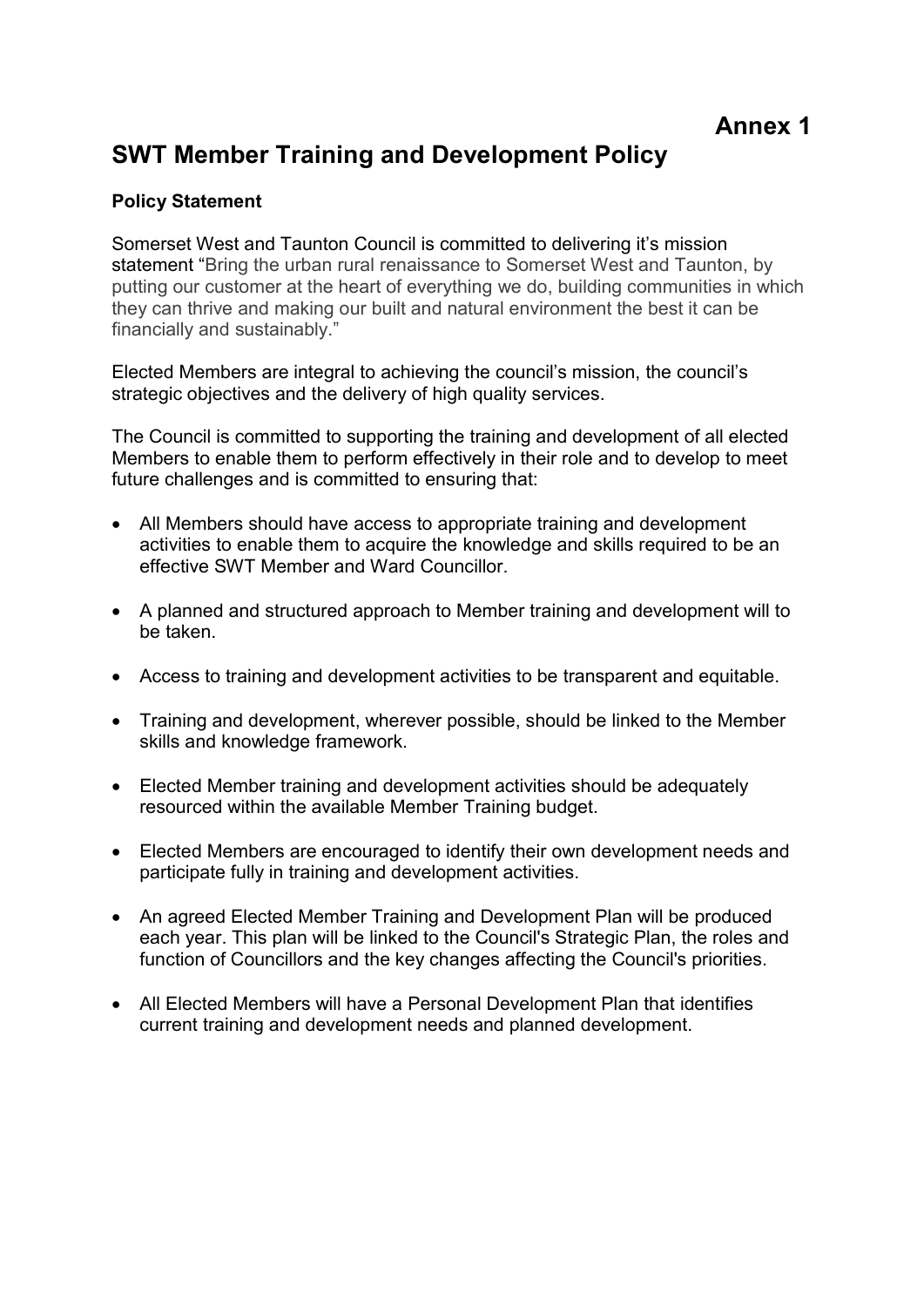## 1.0 Introduction

- 1.1 It is vital that Members of the Council are supported in all their diverse roles on the Council and this policy sets out the Councils commitment to providing a consistent and structured approach towards developing and supporting members in:
	- Carrying out their existing roles efficiently, including effective community leadership;
	- Preparing for future roles on an individual basis;
	- Undertaking their specific duties and responsibilities;
	- Contributing to improving the effective organisation of the Council;
	- Keeping up to date with new legislation and changing policies
- 1.2 To demonstrate its commitment in recognising the potential and value of a well trained organisation, the Council proposes to work towards achieving Member Development Charter status, which adopts nationally recognised good practice guidelines in respect of Member training and development.

## 2.0 A Councillor's Role

- 2.1 Once elected a Member must represent the best interests of their residents, the Council and the District working in partnership. In performing their duties, Members will have the following roles:
	- Representing the local interests of the community they are elected to serve (Ward Councillor)
	- Setting and developing council policies
	- Helping to shape and advise upon the policies of others (partners with whom the Council works)
	- Scrutinise and investigate the Council's work and activities and the work and activities of others (statutory partners)
	- Promoting and maintaining high standards of behaviour across the Council and its parishes
	- Consider and determine applications for planning and licensing consents and related issues
	- In addition to their roles as community representatives councillors may be appointed to:
		- o The Executive
		- o Scrutiny Committee
		- o Planning Committee
		- o Licensing Committee
		- o Audit, Governance and Standards Committees
		- o Outside Bodies
- 2.2 This policy is built around supporting all councillors in their particular roles, taking account of their diverse needs.

## 3.0 Aims and Objectives

3.1 The aims and objectives of this Policy are: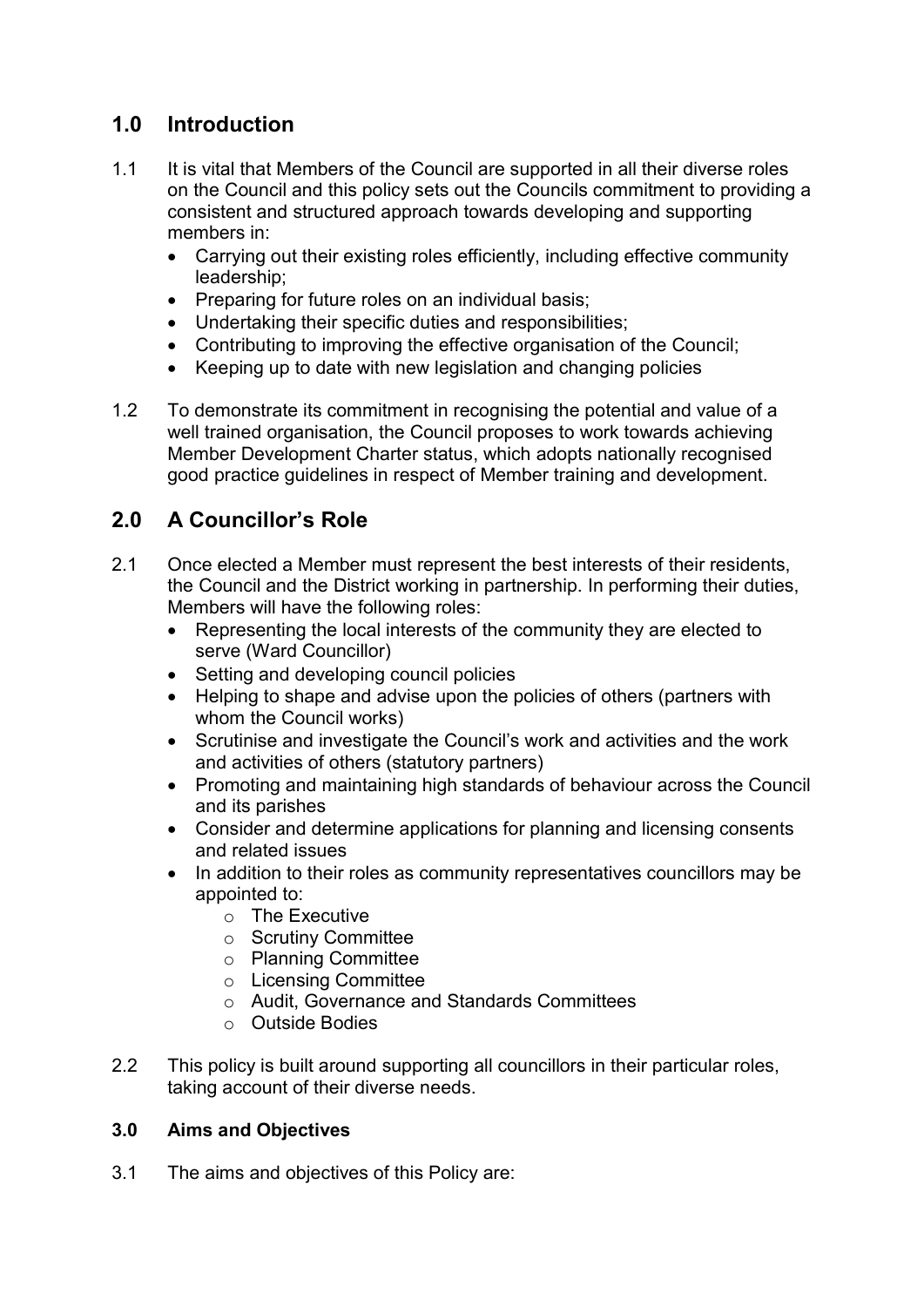- To establish a culture whereby continuous Member training and development is seen as a key component to the success of the organisation.
- To equip Members with the skills and knowledge necessary to deliver high quality services which are valued by their customers.
- To ensure that all Members, are trained to a level at least appropriate to their roles and responsibilities, recognising the importance of their roles within the Council, their ward area and on outside bodies.
- To ensure that support is available enabling individuals to acquire and develop a full range of skills to maximise their ability and capacity to deliver
- To encourage to take responsibility for their continuing professional development whilst reinforcing that they are key to enabling the Council to achieve its aims and objectives
- To clearly define roles and responsibilities in respect of Member training and development
- To identify adequate resources to meet the objectives of the learning and development programme

#### 4.0 How we will deliver the Aims and Objectives

- 4.1 We will deliver the aims and objectives by:
	- Providing a planned approach to Member Development
	- Involving Members in their training and development, from planning the learning programme through to delivery and evaluation
	- Maximising training and development opportunities for Members through partnership with other organisations and neighbouring authorities
	- Ensuring that the contribution that Member training and development makes to meeting the Council's aims is evaluated and recognised
	- Supporting individual training and development, valuing and recognising the skills and experiences that councillors bring with them
	- Identifying individual training and development needs through an annual Personal Development Review session
	- Adopting a Member Training and Development Programme with clear objectives and links to the aims of the Council, the roles and functions of members and the key changes affecting the Council's priorities
	- Delivering training and development in innovative and creative ways to make the best use of the resources available to the Council and ensure value for money;
	- Ensuring that every Member is empowered to take responsibility for their own training and development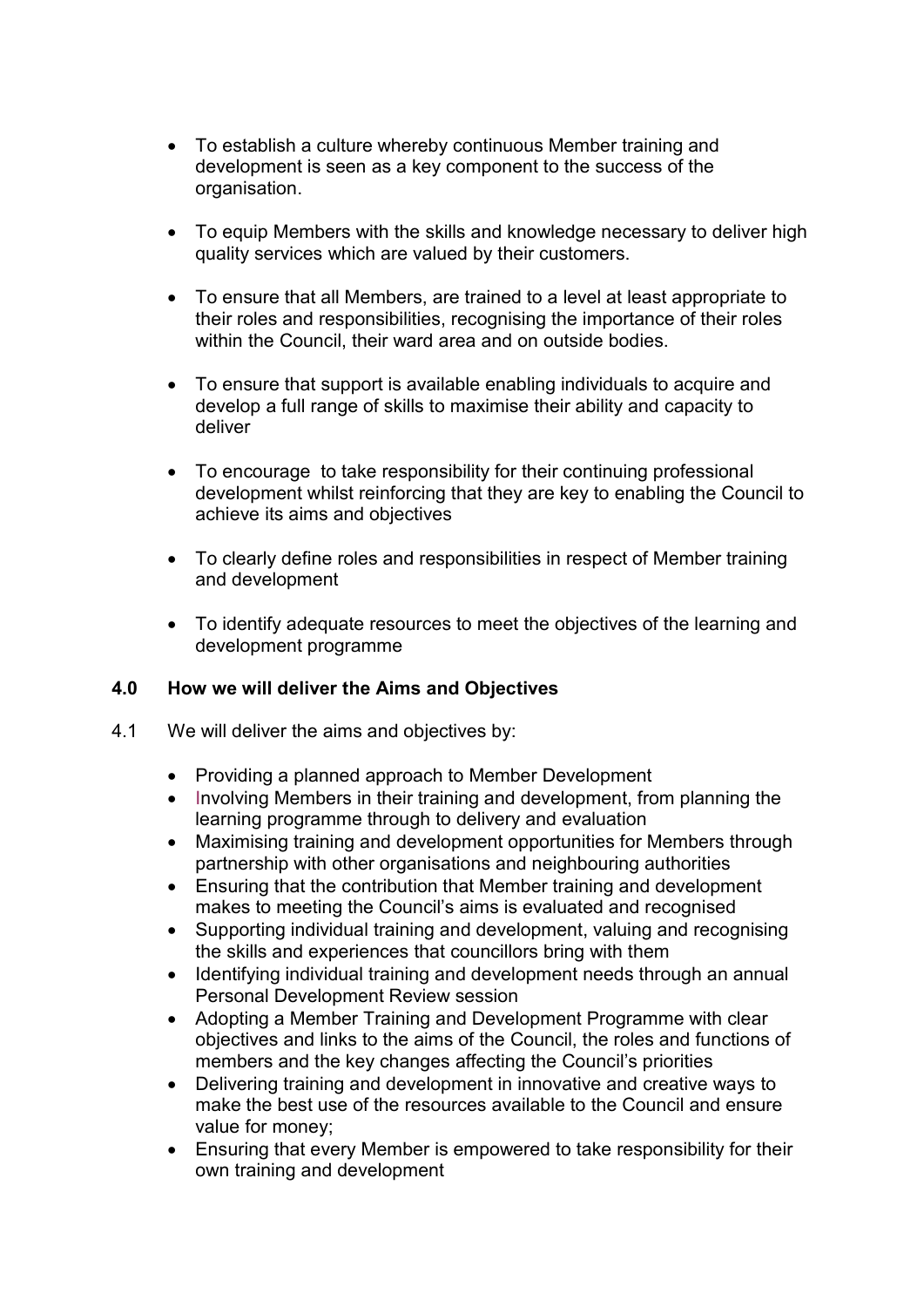- Being flexible about the delivery of training and development, taking into account the diverse needs of individual councillors
- 4.2 Specifically, the key strategic elements are:

#### Induction

- 4.2.1 A comprehensive induction programme of training and development for every newly elected Member, enabling them to 'fast track', learning about the organisation and supported by the following:
	- An induction day to meet key people and learn more about corporate and constitutional processes
	- An induction pack setting out the entitlements, support and guidance available, together with other useful information about the Council and it's processes;
	- An induction booklet which Members will work their way through and complete all relevant training
	- A 'buddy' from the Governance Team who will act as their point of contact for any queries
	- A 1-2-1 with their Governance Team 'buddy' to discuss the support available to them and to identify any individual needs;
	- A six month review (1-2-1) with their Governance Team 'buddy' to check 'satisfaction' levels and to identify any areas where more information or training is needed

## Personal Development Reviews

- 4.2.2 All Members will be offered the opportunity to have a Personal Development Review (PDR) on an annual basis to:
	- Get feedback from Members as to how things are going and to find out what is working well and what isn't working quite so well
	- Identify individual training and development needs
	- Check how the outcomes from previous PDRs have progressed
	- Find out if their role has changed and assist with any support or development that they require

## Annual Training & Development Programme:

- 4.2.3 An annual training and development programme will be developed in consultation with the Member Training and Development Working Group based on:
	- Identified needs from Personal Development Reviews (PDR's);
	- Identification of 'mandatory' training that all Members should receive and balancing this with other training needs or requests
	- The requirements of new legislation and emerging corporate themes;
	- the Corporate Strategy and emerging corporate themes;
	- ethical and governance requirements and changing standards;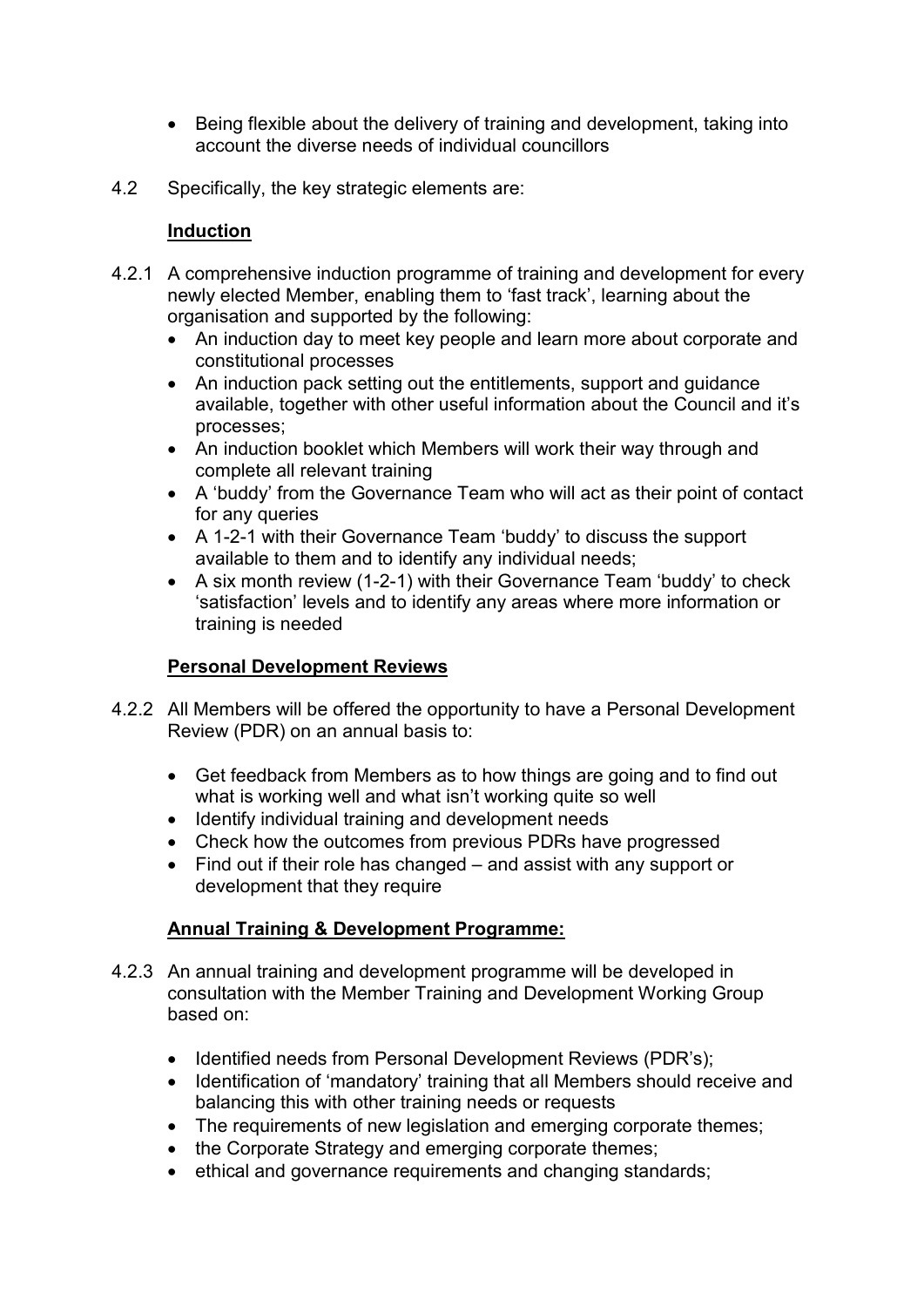- the impact of any scrutiny recommendations in terms of changing corporate practice;
- emerging themes or developments from partners

## Training and Development Sessions

- 4.2.4 A wide range of training and development sessions will be available:
	- Internal training and development sessions
	- Member Briefings on specific topics
	- Training and development videos that Members can watch at their leisure
	- Mandatory training modules
	- Attendance at seminars and conferences to inform learning on specific and specialist subjects, for instance as an Executive or Scrutiny Member or serving on a particular Committee;

## 5.0 Roles and Responsibilities

5.1 In order to ensure that Member Training and Development is embedded throughout the Council, the following groups and individuals have the following roles and responsibilities within the Council:

#### Individual Members

- 5.2 Individual Members are responsible for their own training and development by:
	- All Members are expected to undertake and complete an induction process, including attendance on an induction programme and the completion of an induction booklet
	- Participating in training and development activities each year, designed to assist them in their role within the Council.
	- Undertaking any 'mandatory' training on areas that all Members need to have an understanding and awareness of
	- Undertake training before becoming a Member (or substitute) on specialist Committees including:
		- o Planning Committee
		- o Licensing Committee
		- o Scrutiny Committee
		- o Audit, Governance and Standards Committee
	- Highlighting any training and development needs through the Governance Team and via the annual Personal Development Review
	- Undertaking IT training, if appropriate, to assist the Member get up to speed with how the Council works
	- Providing feedback on any training and development undertaken

## Group Leaders

5.3 Group Leaders will actively promote Member training and development within their group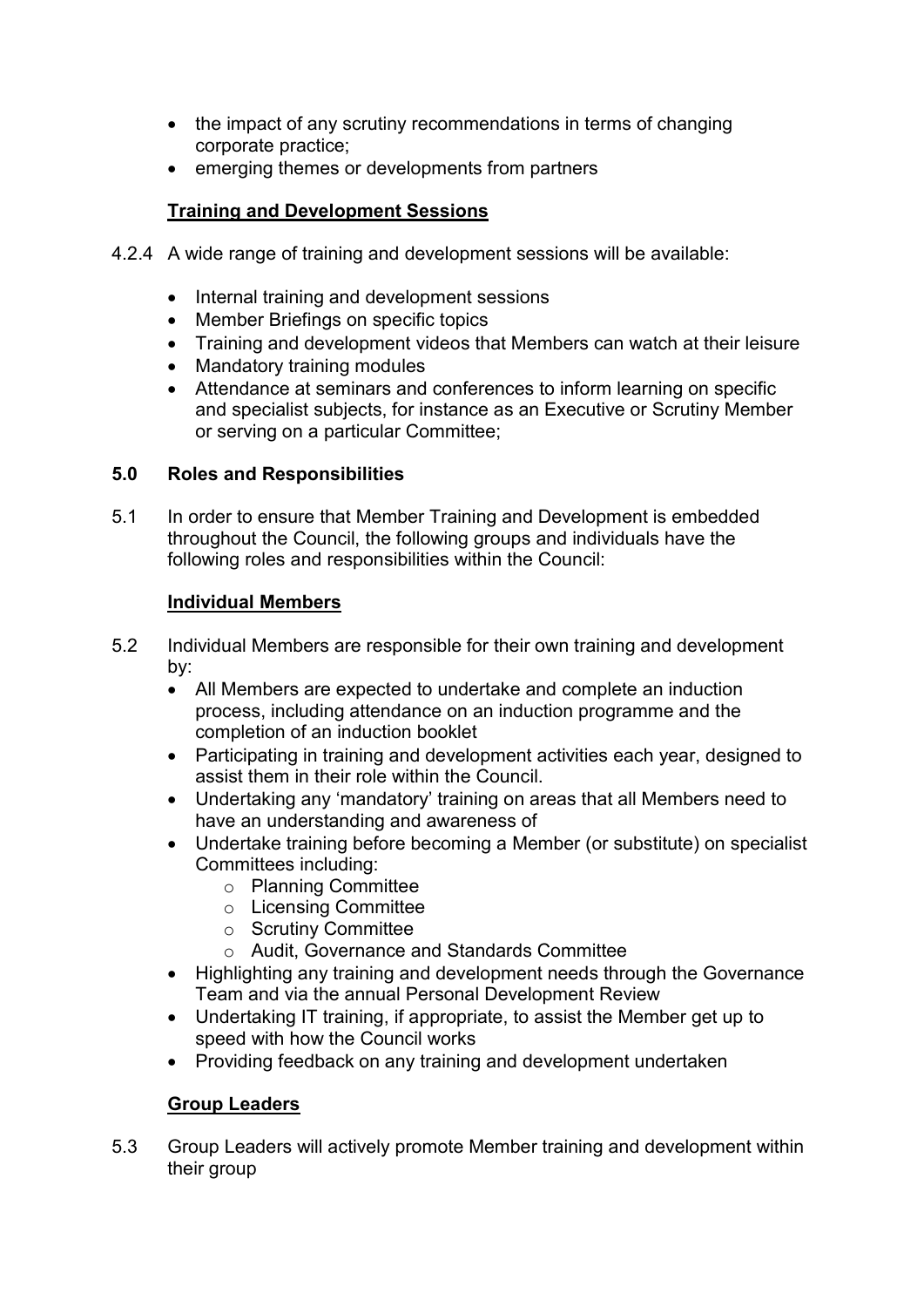## Member Training and Development Working Group

- 5.4 The Member Training and Development Working Group (MTDWG) will be a cross party Executive Working Group who will oversee Member training and development on behalf of the Council and will:
	- Review the Member Training and Development Policy on an annual basis to ensure that it is still fit for purpose
	- Work with Officers to develop the Member Skills and Knowledge Framework
	- Act as ambassadors for training and development and positively support and encourage other Councillors to identify training needs and take advantage of development opportunities.
	- Ensure that a comprehensive induction programme is made available to all newly elected Members
	- Ensure that all Members are encouraged to take part in a Personal Development Review (PDR) on an annual basis
	- Ensure that an annual training and development programme is drafted, meeting the identified needs through the PDR process and that delivery reflects individual learning style preferences
	- Explore and identify new approaches to learning and development and to encourage a culture of lifelong learning
	- Evaluate the effectiveness and value for money of all learning activity by continuously monitoring feedback from Members
	- Consider reports and updates from the Governance Team on the member training budget.
	- Identify the critical information needs of Members and the most effective ways of communicating that information
	- Promote citizenship and local democracy in the District
	- Develop and maintain an Action Plan for Member training and Development
	- Ensure all seminars, briefings, advice and other formal learning opportunities are designed and delivered in relation to the Council's Corporate Priorities.
	- Promote mentoring support for all new councillors and those who require mentoring when changing role.
	- Ensure that pre-induction materials and briefings are made available for prospective councillors in the community and an induction programme is offered to every newly elected councillor.
	- Identify opportunities for sharing learning activities with officers, partners, the voluntary sector and other Councils where appropriate – ensuring that the Council is getting value for money for training

## Member Champion for Training and Development

- 5.5 The Member Champion for Training and Development will:
	- Communicate the importance of training and development to Members
	- Present any reports from the MTDWG to the Executive